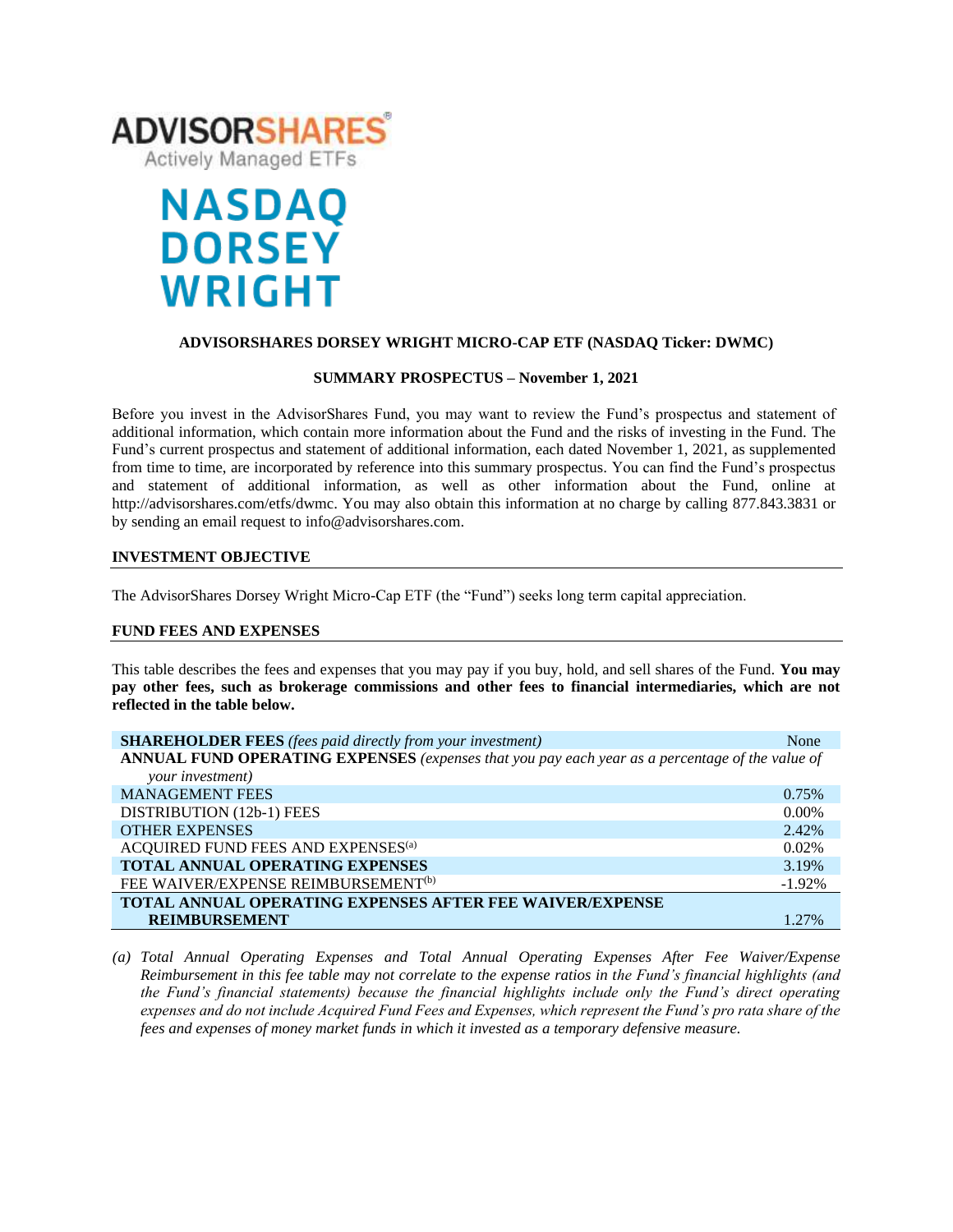*(b) AdvisorShares Investments, LLC (the "Advisor") has contractually agreed to waive its fees and/or reimburse expenses to keep net expenses (excluding amounts payable pursuant to any plan adopted in accordance with Rule 12b-1, interest expense, taxes, brokerage commissions, acquired fund fees and expenses, other expenditures which are capitalized in accordance with generally accepted accounting principles, and extraordinary expenses) from exceeding 1.25% of the Fund's average daily net assets for at least one year from the date of this Prospectus. The expense limitation agreement may be terminated without payment of any penalty (i) by the Trust for any reason and at any time and (ii) by the Advisor, for any reason, upon ninety (90) days' prior written notice to the Trust, such termination to be effective as of the close of business on the last day of the then-current one-year period. If it becomes unnecessary for the Advisor to waive fees or reimburse expenses, the Trust's Board of Trustees may permit the Advisor to retain the difference between the Fund's total annual operating expenses and the expense limitation currently in effect, or, if lower, the expense limitation that was in effect at the time of the waiver and/or reimbursement, to recapture all or a portion of its prior fee waivers or expense reimbursements within three years of the date they were waived or reimbursed.*

# **EXAMPLE**

This Example is intended to help you compare the cost of investing in the shares of the Fund with the cost of investing in other funds. This Example does not take into account brokerage commissions and other fees to financial intermediaries that you may pay when purchasing or selling shares of the Fund. If these fees were included, your costs would be higher.

The Example assumes that you invest \$10,000 in the Fund for the time periods indicated and then sell all of your shares at the end of those periods. The Example also assumes that your investment has a 5% return each year and that the Fund's operating expenses remain the same. Although your actual costs may be higher or lower, based on these assumptions your costs would be:

|                                                  | 1 YEAR | 3 YEARS 5 YEARS |         | 10 YEARS |
|--------------------------------------------------|--------|-----------------|---------|----------|
| <b>AdvisorShares Dorsey Wright Micro-Cap ETF</b> | \$129  | \$803           | \$1,502 | \$3.361  |

## **PORTFOLIO TURNOVER**

The Fund pays transaction costs, such as commissions, when it buys and sells securities (or "turns over" its portfolio). A higher portfolio turnover rate may indicate higher transaction costs and may result in higher taxes when Fund shares are held in a taxable account. These costs, which are not reflected in Total Annual Operating Expenses or in the Example, affect the Fund's performance. This rate excludes the value of portfolio securities received or delivered as a result of in-kind creations or redemptions of the Fund's shares. During the most recent fiscal year, the Fund's portfolio turnover rate was 163% of the average value of its portfolio.

## **PRINCIPAL INVESTMENT STRATEGIES**

The Fund is an actively managed exchange-traded fund ("ETF") that seeks to achieve its investment objective by investing primarily in U.S.-traded equity securities consisting of common and preferred stock and American Depositary Receipts ("ADRs"). ADRs are securities traded on a local exchange stock exchange that represent interests in securities issued by a foreign publicly listed company. Under normal circumstances, the Fund invests at least 80% of its net assets (plus any borrowings for investment purposes) in micro-cap securities. The Fund's sub-advisor, Dorsey, Wright & Associates, LLC (the "Sub-Advisor"), generally defines a micro-cap company as one having a market capitalization under one billion dollars. In choosing micro-cap securities, the Sub-Advisor creates an investable universe of securities consisting of companies included in the lower half of the Russell 2000 Index based on market capitalization and an additional 1,000 companies with low market capitalizations that are not included in the Russell 2000 Index. This universe of investable securities is limited by certain liquidity screens such as a threshold based on a security's three-month average dollar volume traded.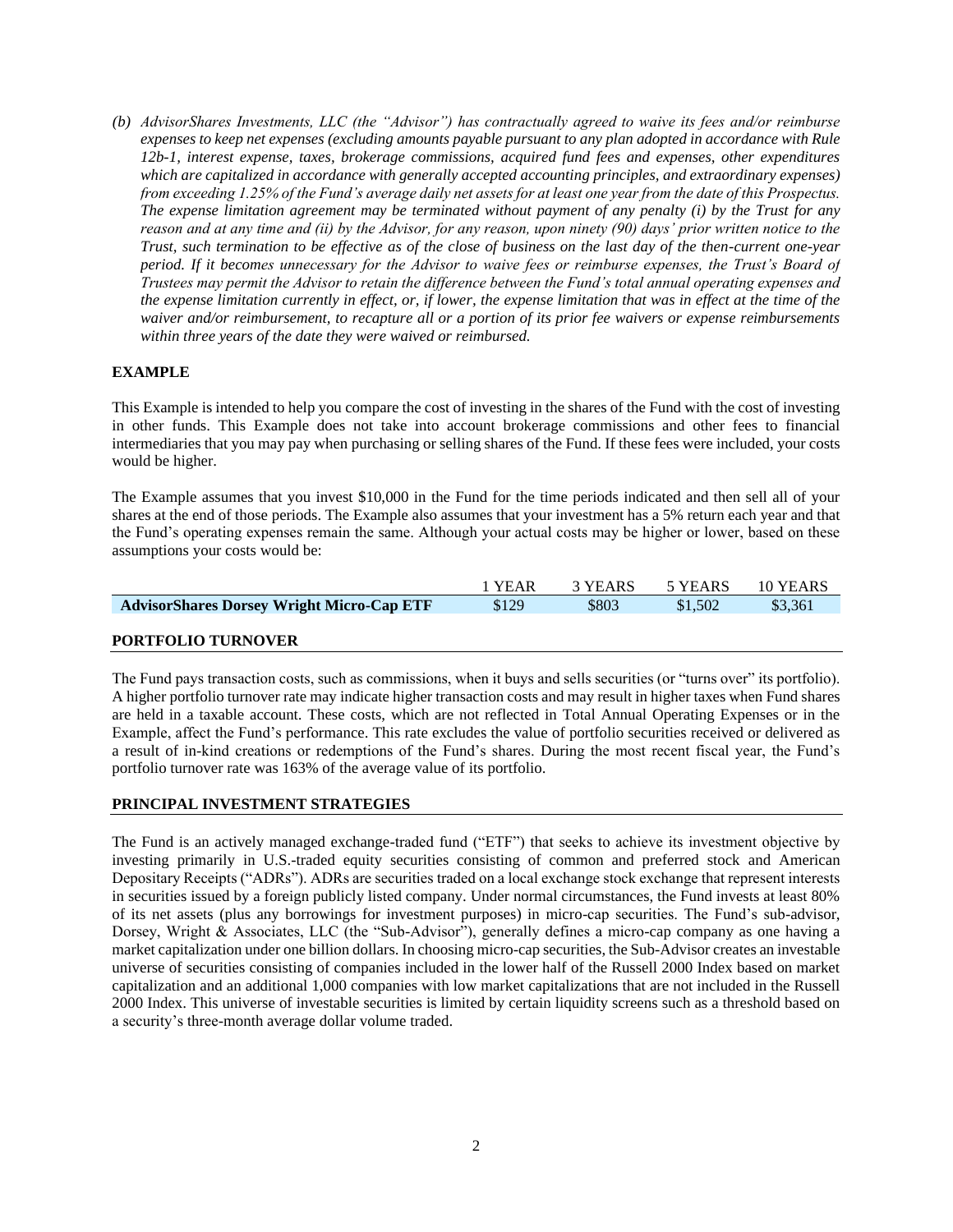The Fund's investment focus follows the Sub-Advisor's core philosophy of relative strength. Relative strength investing involves buying securities that have appreciated in price more than the other securities in the investment universe and holding those securities until they underperform. The strategy is entirely based on market movement of the securities and there is no company fundamental data involved in the analysis. The Sub-Advisor's process is systematic and removes emotion from the day-to-day decision making. In implementing the strategy, stock selection is strictly based on identifying the highest ranked securities as measured by the relative strength investment process. The Fund's strategy may frequently involve buying and selling securities, which may lead to relatively high portfolio turnover.

#### **PRINCIPAL RISKS OF INVESTING IN THE FUND**

The Fund is subject to a number of risks, described below, that may affect the value of its shares, including the possible loss of money. As with any fund, there is no guarantee that the Fund will achieve its investment objective.

**American Depositary Receipt Risk.** ADRs have the same currency and economic risks as the underlying non-U.S. shares they represent. They are affected by the risks associated with non-U.S. securities, such as changes in political or economic conditions of other countries, changes in the exchange rates of, or exchange control regulations associated with, foreign currencies, and differing accounting, auditing, financial reporting and legal standards and practices. In addition, investments in ADRs may be less liquid than the underlying securities in their primary trading market.

**Equity Risk.** The prices of equity securities rise and fall daily. These price movements may result from factors affecting individual issuers, industries or the stock market as a whole. In addition, equity markets tend to move in cycles, which may cause stock prices to fall over short or extended periods of time.

**ETF Market Risk.** In stressed market conditions, the market for certain ETF shares may become less liquid in response to deteriorating liquidity in the markets for the ETF's underlying portfolio holdings. This adverse effect on liquidity for the ETF's shares in turn can lead to differences between the market price of the ETF's shares and the underlying value of those shares. In addition, there are a limited number of institutions that act as authorized participants. If these institutions exit the business or are, for any reason, unable to process creation and/or redemption orders with respect to the Fund, or purchase and sell securities in connection with creation and/or redemption orders, as applicable, and no other authorized participant steps forward to create or redeem, or purchase or sell securities, as applicable, Fund shares may trade at a premium or discount to their net asset value ("NAV") and possibly face operational issues such as trading halts and/or delisting. The absence of an active market in the Fund's shares could lead to a heightened risk of differences between the market price of the Fund's shares and the underlying value of those shares.

**Management Risk.** The Sub-Advisor continuously evaluates the Fund's holdings, purchases and sales with a view to achieving the Fund's investment objective. However, achievement of the stated investment objective cannot be guaranteed. The Sub-Advisor's judgment about the markets, the economy, or companies may not anticipate actual market movements, economic conditions or company performance, and these judgments may affect the return on your investment.

**Market Risk.** Due to market conditions, the value of the Fund's investments may fluctuate significantly from day to day. Price fluctuations may be temporary or may last for extended periods. This volatility may cause the value of your investment in the Fund to decrease. Local, regional, or global events such as war, acts of terrorism, the spread of infectious illness or other public health issues, recessions, or other events could have a significant impact on the market generally and on specific securities. The market value of a security may also decline because of factors that affect a particular industry or industries, such as labor shortages or increased production costs and competitive conditions within an industry. Because of its link to the markets, an investment in the Fund may be more suitable for long-term investors who can bear the risk of short-term principal fluctuations, which at times may be significant.

**Micro-Capitalization Risk.** Stock prices of micro-cap companies are significantly more volatile, and more vulnerable to adverse business and economic developments, than those of larger companies. Micro-cap stocks may also be thinly traded, making it difficult for the Fund to buy and sell them.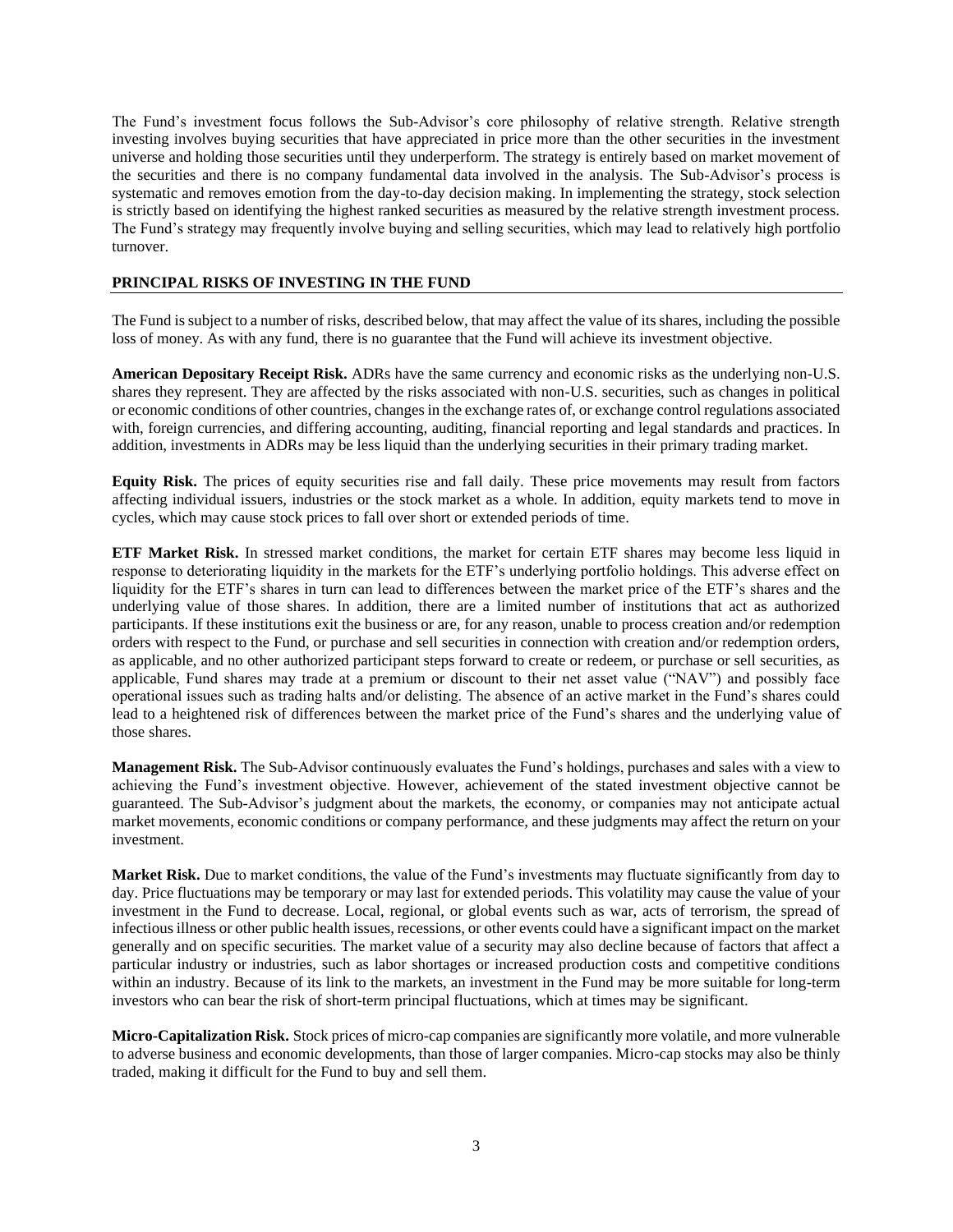**Portfolio Turnover Risk.** The Fund may experience relatively high portfolio turnover, which may result in increased transaction costs and Fund performance that is lower than expected.

**Trading Risk.** Shares of the Fund may trade above or below their NAV. The trading price of the Fund's shares may deviate significantly from their NAV during periods of market volatility and, in such instances, you may pay significantly more or receive significantly less than the underlying value of the Fund's shares. There can be no assurance that an active trading market for the Fund's shares will develop or be maintained. In addition, trading in shares of the Fund may be halted because of market conditions or for reasons that, in the view of the NASDAQ Stock Market LLC (the "Exchange"), make trading in shares inadvisable.

## **FUND PERFORMANCE**

The bar chart and table that follow show how the Fund has performed on a calendar year basis and provide an indication of the risks of investing in the Fund. The table also shows how the Fund's performance compares to the Russell Microcap Index, which measures the performance of the microcap segment of the U.S. equity market. Both the bar chart and the table assume the reinvestment of all dividends and distributions. Past performance (before and after taxes) does not necessarily indicate how the Fund will perform in the future.

Updated performance information is available on the Fund's website at www.advisorshares.com.

## **Calendar Year Total Returns**



The Fund's year-to-date total return as of September 30, 2021 was 29.22%.

## **Best and Worst Quarter Returns (for the period reflected in the bar chart above)**

|                       | Return    | <b>Duarter/Year</b> |
|-----------------------|-----------|---------------------|
| <b>Highest Return</b> | 32.56%    | 4O/2020             |
| Lowest Return         | $-32.67%$ | O/2020              |

## **AVERAGE ANNUAL TOTAL RETURNS FOR THE PERIODS ENDED DECEMBER 31, 2020**

|                                                                             |        | <b>Since Inception</b> |
|-----------------------------------------------------------------------------|--------|------------------------|
| ADVISORSHARES DORSEY WRIGHT MICRO-CAP ETF                                   | 1 Year | (7/10/2018)            |
| Return Before Taxes Based on NAV                                            | 21.98% | 6.77%                  |
| <b>Return After Taxes on Distributions</b>                                  | 21.98% | 6.76%                  |
| Return After Taxes on Distributions and Sale of Fund Shares                 | 13.01% | 5.21%                  |
| Russell Microcap Index (reflects no deduction for fees, expenses, or taxes) | 20.96% | 5.10%                  |